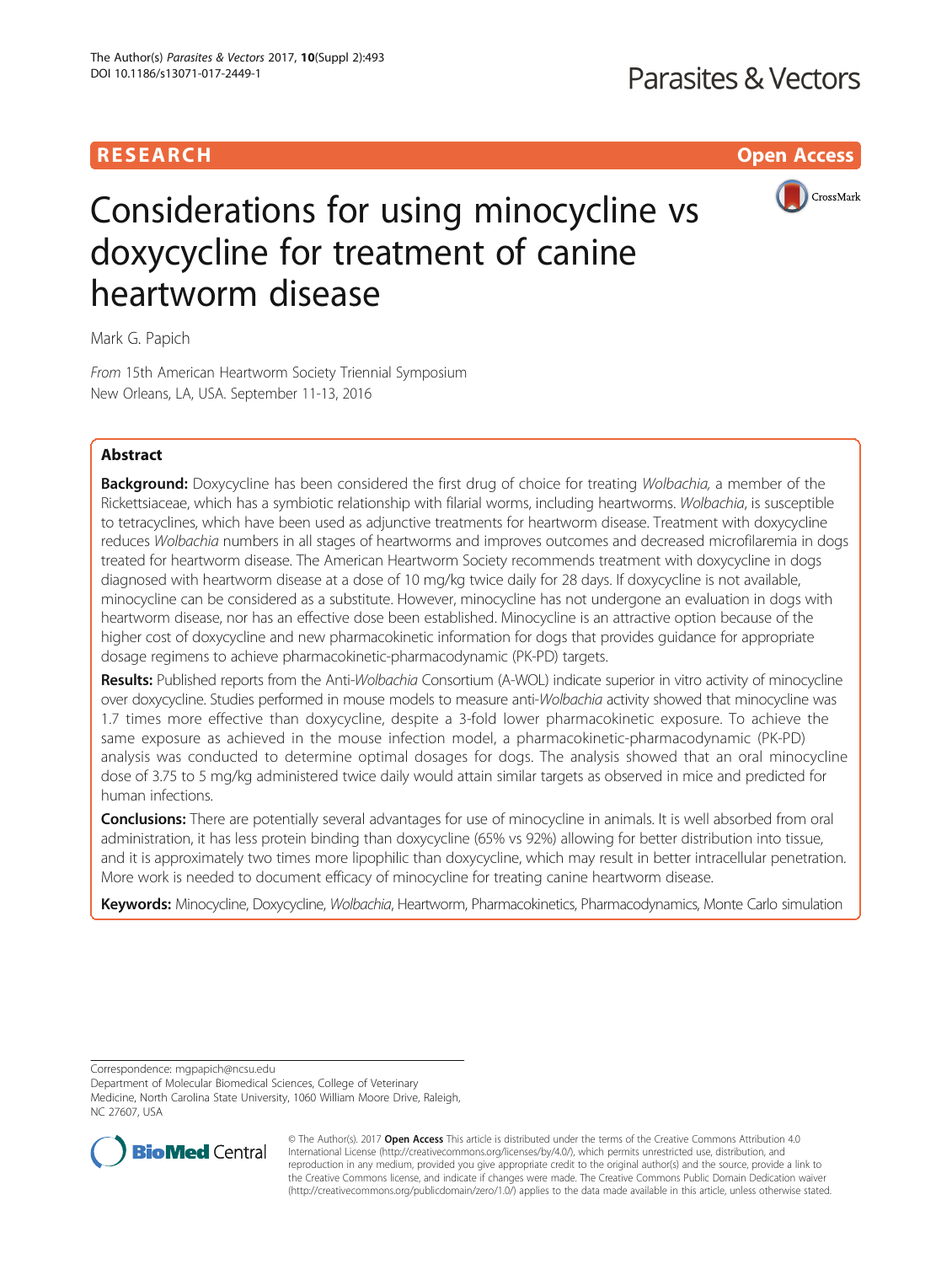## Background

Tetracyclines are among the oldest antimicrobial agents used in veterinary medicine. This group of antibiotics was discovered in 1944 (chlortetracycline) and later expanded to include the various semisynthetic products that include tetracycline, doxycycline (1967), and minocycline (1972). The tetracycline spectrum of activity is generally broad, with activity against both aerobic and anaerobic gram-positive and gram-negative bacteria, though resistance among these bacteria can be common. Their greatest value, however, lies in the activity against atypical bacteria and some protozoa. The spectrum includes the family Rickettsiaceae, particularly Rickettsia and Ehrlichia species. Doxycycline has been considered the first drug of choice for these infections.

Wolbachia is an obligate intracellular bacteria of the Rickettsiales found in canine heartworms. In addition to other therapies, doxycycline has been considered the treatment of choice for canine heartworm infections by the American Heartworm Society (AHS) [\(https://www.heart](https://www.heartwormsociety.org/)[wormsociety.org/\)](https://www.heartwormsociety.org/). This recommendation is based on the observation that filarial worms, including Dirofilaria immitis, have a symbiotic relationship with Wolbachia spp. [\[1, 2](#page-6-0)].

The benefits of anti-Wolbachia treatment in heartworminfected dogs have been well documented [[3](#page-6-0)–[7\]](#page-6-0). The doxycycline administration protocol for dogs is based on the pivotal work by McCall and his colleagues [\[3](#page-6-0)–[5](#page-6-0)]. They found that administration of doxycycline to heartworminfected dogs reduces Wolbachia numbers in all stages of heartworms. Doxycycline administration during the first or second month following experimental heartworm infection was lethal to third- and fourth-stage heartworm larvae and decreased microfilaremia [[3](#page-6-0), [4](#page-6-0), [8](#page-6-0)]. Administration of doxycycline to heartworm-infected dogs appears to inhibit the development of larvae into adult stage worms. The effects of doxycycline are improved when administered in combination with ivermectin [\[8](#page-6-0)]. In addition to reducing the viability of Wolbachia, doxycycline treatment may reduce the pulmonary inflammatory response caused by Wolbachia [\[3](#page-6-0), [6, 7\]](#page-6-0). Doxycycline treatment reduces Wolbachia organisms and their metabolites when the adult worms die, thus reducing the pulmonary vascular reaction [\[3](#page-6-0), [6](#page-6-0), [7\]](#page-6-0).

Wolbachia organisms have also been implicated as a component in the pathogenesis of other filarial diseases, particularly the filarial worms infecting people in developing countries in tropical regions. These diseases include lymphatic filariasis and onchocerciasis (river blindness). Sharma and colleagues stated that "doxycycline is the current gold standard anti-Wolbachia treatment" for these infections in people [[9\]](#page-6-0).

The protocol currently suggested by the AHS is to administer doxycycline prior to administration of melarsomine. The current recommendation is oral doxycycline hyclate administered at 10 mg/kg twice daily for 28 days prior to adulticide treatment.

Unfortunately, there are no approved formulations of doxycycline for dogs or cats in the United States. Doxycycline is available in the human formulation as tablets or capsules (doxycycline hyclate). There are some approved formulations available in Europe and other countries for dogs and cats, but these are not allowed in the United States. The cost of human formulations of doxycycline hyclate for veterinary patients has undergone price fluctuations and problems with availability. According to one source, the cost of doxycycline increased over 1000% during one period in the United States ([https://www.avma.org/News/JAVMANews/Pages/](https://www.avma.org/News/JAVMANews/Pages/150115a.aspx)

[150115a.aspx\)](https://www.avma.org/News/JAVMANews/Pages/150115a.aspx), which produced a great burden for pet owners. Alternatives have been considered. One option was to use compounded doxycycline in an oral suspension. But forms of doxycycline hyclate tablets compounded as an oral aqueous suspension for dogs were not stable for longer than 7 days in one study [\[10](#page-6-0)]. Other compounded formulations and vehicles were not tested in that study, and it is possible that results could vary if other conditions and excipients were used.

The other alternative considered by veterinarians is minocycline. Although no efficacy studies are available for treating heartworm infections in dogs, it may be an alternative to consider. This paper presents an analysis of existing data, review of the literature to support anti-Wolbachia activity of minocycline, a presentation of the pharmacokinetic data available to guide dosing in dogs, and a pharmacokinetic-pharmacodynamic (PK-PD) analysis and Monte Carlo simulations to predict potential activity and dosages for heartworm-infected animals.

## Review of minocycline studies in dogs

Minocycline is available as minocycline hydrochloride tablets and capsules in a generic form for people in 50 and 100 mg sizes. It is not approved for dogs and the use is considered extra-label (but legal). The dosages administered to dogs have not been tested clinically, but based on pharmacokinetic studies and PK-PD analysis, an oral dose of 5 mg/ kg twice daily has been suggested for infections caused by Staphylococcus pseudintermedius in dogs [\[11](#page-6-0), [12](#page-6-0)]. Higher doses in dogs have a tendency to produce vomiting.

## Pharmacokinetic studies

In dogs, three oral dose studies have been published for minocycline [[11](#page-6-0)–[13\]](#page-6-0). These results are summarized in Table [1](#page-2-0). Oral absorption is approximately 50%. The terminal half-life is approximately 5 h. The pharmacokinetics for doxycycline also have been performed in dogs [\[14\]](#page-6-0) and summarized by Maaland et al. [\[15\]](#page-6-0). In comparison to minocycline, oral absorption of doxycycline is approximately 60%, with a highly variable half-life of 6 to 29 h.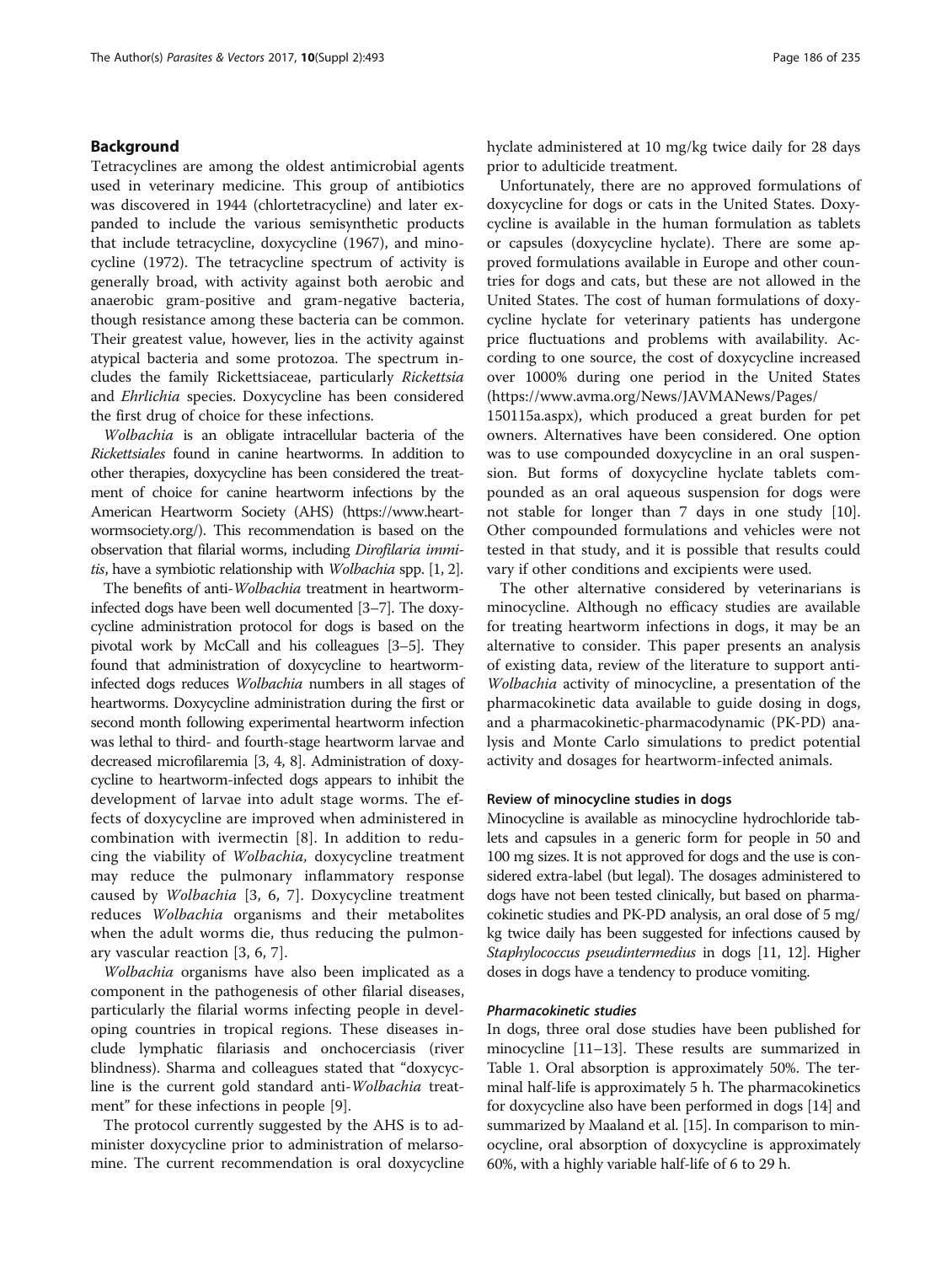<span id="page-2-0"></span>Table 1 Minocycline and doxycycline pharmacokinetics in dogs

| Parameter                | Doxycycline       | Minocycline                       |
|--------------------------|-------------------|-----------------------------------|
| Half-life $(T-1/2)$ (hr) | $12.6 (\pm 11)$   | 5.18 $(\pm 1.02)$                 |
| $VD/F$ (L/kg)            | $1.67 (\pm 0.81)$ | 2.3 ( $\pm$ 0.59)                 |
| $CL/F$ ( $L/kg/h$ )      | $0.13 (\pm 0.06)$ | $0.28 (\pm 0.08)$                 |
| Absorption (F)           | 61% $(\pm 8)$     | 50.3% ( $\pm$ 20.8)               |
| Protein binding %        | $91 - 92%$        | 65.8% (in vitro)<br>50% (in vivo) |

VD/F volume of distribution per fraction absorbed, CL/F clearance per fraction absorbed, F fraction absorbed. These parameters are presented as a weighted mean value to account for differences in the number of subjects in each study, as well as between-study and within-study variation [[11](#page-6-0)–[15](#page-6-0)]

## Protein binding

Protein binding reduces the amount of active drug because only the unbound fraction of an antibiotic is microbiologically active. In vitro protein binding of minocycline in dogs is 65.8%. In vivo protein binding in dogs (based on in vivo ultrafiltration) is 50%  $(\pm 0.17)$  [\[11](#page-6-0)]. For doxycycline, protein binding is much higher: over 90% in dogs [[14](#page-6-0)].

## Effect of feeding

Initial studies with minocycline were performed on dogs that had not been fed [[11](#page-6-0)]. Follow-up studies explored the effects of feeding [\[12\]](#page-6-0). Shown in Fig. 1 is the significant effect of feeding on oral absorption. The area under the curve (AUC) for the fasted dogs was approximately 1.5-fold higher than the fed dogs [\[12\]](#page-6-0). Population pharmacokinetic analysis, using nonlinear mixed effects modeling (NLME, Phoenix software, [https://www.certara.com/software/pkpd](https://www.certara.com/software/pkpd-modeling-and-simulation/phoenix-nlme/)[modeling-and-simulation/phoenix-nlme/](https://www.certara.com/software/pkpd-modeling-and-simulation/phoenix-nlme/)) showed that feeding has a significant effect on the variability of oral absorption in dogs [\[12\]](#page-6-0).

## Antibacterial activity

Minocycline and doxycycline have broad antibacterial activity that includes gram-positive and gram-negative bacteria, some protozoa, Rickettsiae, and Ehrlichiae. Like other tetracyclines, the mechanism of action of minocycline and doxycycline is to bind to the 30S ribosomal subunit and inhibit protein synthesis.

Interpretive categories (breakpoints) for antibacterial susceptibility testing have been established for minocycline [[16\]](#page-6-0) and doxycycline [\[15](#page-6-0), [17\]](#page-6-0). Because of greater activity, favorable pharmacokinetics, and lower protein binding, minocycline breakpoints are higher than for doxycycline – indicating that some bacteria considered "resistant" to doxycycline may be "susceptible" to minocycline (Table [2\)](#page-3-0).

### Anti-Wolbachia activity

Other studies have reported on the important anti-Wolbachia activity of minocycline in various models and assays. These studies used a World Health Organization-approved in vitro assay to screen for antifilarial activity. These studies represent the work by the anti-Wolbachia Consortium (<http://awol.lstmed.ac.uk/>), which is an international group of research laboratories and scientists devoted to identifying anti-Wolbachia treatments [\(http://awol.lstmed.ac.uk/](http://awol.lstmed.ac.uk/)). This group has worked to identify other anti-Wolbachia treatments as alternatives to doxycycline, which are more effective and can be administered for shorter durations. The assay used is a cell-based assay with a quantitative PCR readout to screen drugs for activity. This 96-well in vitro assay allows for rapid screening of multiple agents. The validation of the assay was described in another paper [\[18](#page-6-0)]. In their study, approximately 2600 drugs were screened. Several drugs were identified that had superior activity compared to doxycycline, including other tetracyclines,

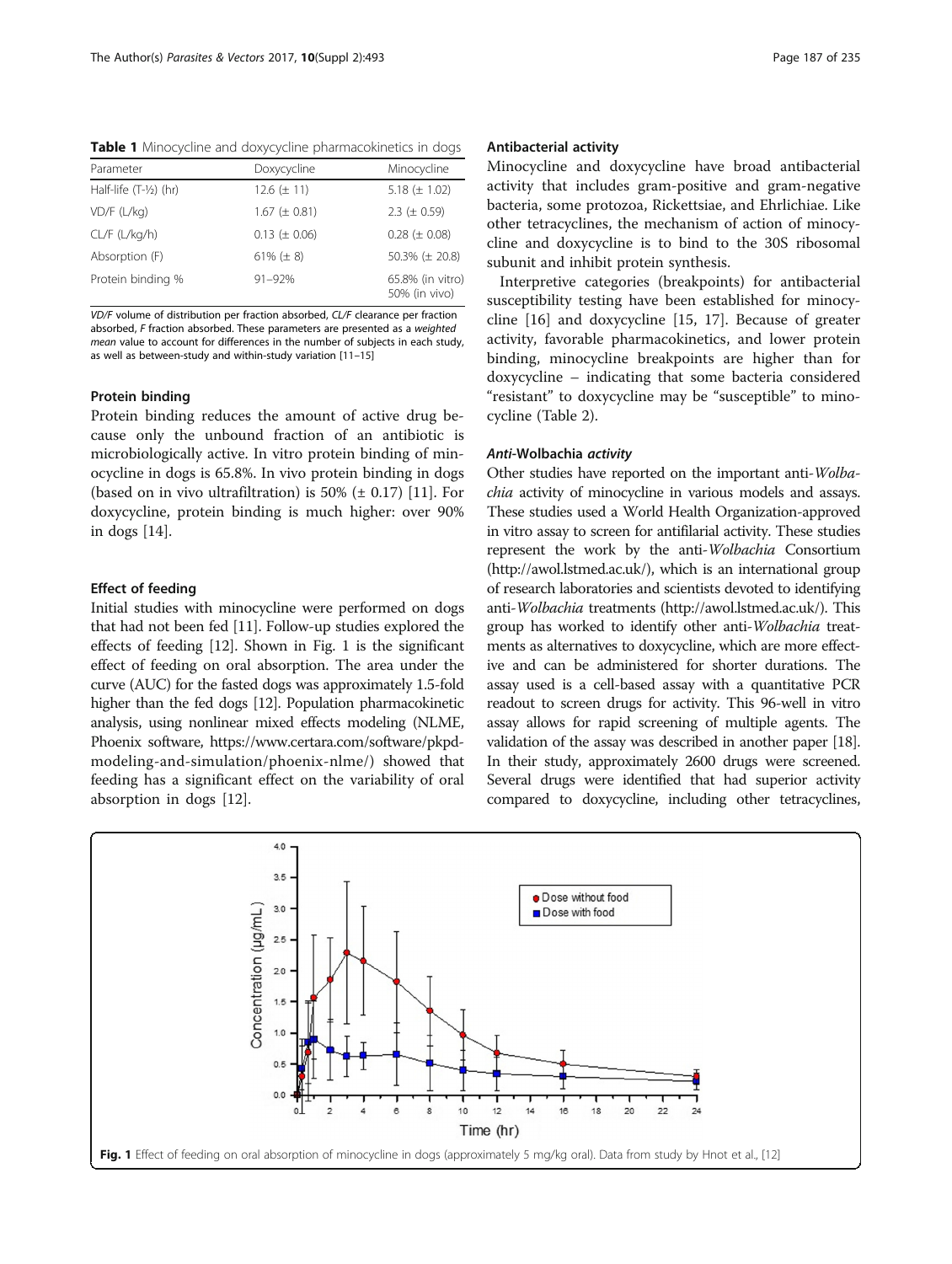<span id="page-3-0"></span>Table 2 Antibacterial interpretive categories (breakpoints) for tetracycline antibacterial agents in dogs from CLSI [\[17\]](#page-6-0)

| Drug         | Susceptible       | Intermediate    | Resistant        |
|--------------|-------------------|-----------------|------------------|
| Doxycycline  | $\leq$ 0.12 µg/mL | $0.25 \mu g/mL$ | $\geq$ 0.5 µg/mL |
| Tetracycline | $\leq$ 0.25 µg/mL | $0.5 \mu q/mL$  | $\geq$ 1.0 µg/mL |
| Minocycline  | $\leq$ 0.5 µg/mL  | $1.0 \mu q/mL$  | $\geq$ 2.0 µg/mL |

fluoroquinolones, and rifamycins (rifampin) [[18](#page-6-0)]. The most promising agents were subsequently tested in a nematodeinfected mouse model using Litomosoides sigmodontis, which is a filarial nematode used in a mouse model for studying filarial infections. In this assay, minocycline treatment significantly reduced the Wolbachia load and produced significantly greater response than the equivalent doxycycline treatment. The authors of the study attributed the higher activity of minocycline in this assay to the higher lipophilicity of minocycline over doxycycline [[19\]](#page-6-0). Higher lipophilicity of minocycline may account for higher concentrations of the drug reaching the tissues, such as the nematode hypodermal cords in which the Wolbachia organisms reside.

An in vitro study to test antimicrobial agents for anti-Wolbachia activity using an Onchocerca gutturosa assay in cultured monkey kidney cells was used by Townson and colleagues [[20\]](#page-6-0). Onchocerca gutturosa can be used to screen for antifilarial drug activity but is also valid for screening antibiotics for anti-Wolbachia activity. In this study, several antibiotics were tested for their anti-Wolbachia activity. Although doxycycline showed filaricidal activity, minocycline was more quickly and completely effective, and at lower concentrations. Interestingly, the other tetracycline tested, oxytetracycline, was inactive.

A follow-up study by the anti-Wolbachia Consortium examined minocycline as a repurposed anti-Wolbachia macrofilaricide [\[9](#page-6-0)]. This study tested anti-Wolbachia activity of antibiotics in the filarial nematode, Brugia malayi-infected mice model. Doxycycline produced greater pharmacokinetic exposure after equivalent doses (higher area under the curve, AUC). However, despite an approximately 3-fold less exposure with minocycline, it was more effective. The PK-PD analysis showed that minocycline is expected to be 1.7 times more effective than doxycycline in people. That study used the mouse data and Monte Carlo simulations to evaluate effective dosages of minocycline for treating filarial infections in people. Here, the same approach is used to predict effective dosages for dogs with heartworm disease.

## Methods

The analysis reported here to predict effective anti-Wolbachia minocycline and doxycycline dosages for

treating heartworm infections in dogs used similar methods that were employed in the study by Sharma et al. [[9\]](#page-6-0) for mice. In the Sharma study [\[9\]](#page-6-0), pharmacokinetic values from human studies of doxycycline and minocycline were used to derive equivalent dosages for mice. A standard doxycycline or minocycline dose to treat infections in people is either 100 or 200 mg per person per day. From their simulations, researchers concluded that a mouse dose of 25 mg/kg once or twice daily closely emulates the overall daily exposure of a 100 or 200 mg clinical dose of doxycycline and minocycline in people. They used the dosages of these agents derived for mice to test the anti-Wolbachia activity in the filarial nematode infection model. The results are shown in Table [3,](#page-4-0) with 90.35% and 99.5% Wolbachia reduction from administration of doxycycline and minocycline, respectively, at a daily dose equivalent to the human dose of 200 mg (100 mg twice daily). The percent reduction in their study [[9\]](#page-6-0) was derived from measuring Wolbachia loads per female worm compared with untreated controls. For this analysis, an equivalent dose for dogs was derived to obtain the same AUC that would provide similar exposure for the highest efficacy demonstrated in the mouse model.

## Monte Carlo simulation and probability of target attainment

To calculate the probability of target attainment (PTA), the AUC target was the value with highest efficacy in the mouse model (Table [3](#page-4-0)). The AUC values used for the Monte Carlo simulation analysis were 7.8 μg⋅hr/mL and 15 μg⋅hr/mL for minocycline, and 22.8 μg⋅hr/mL and 40.6 μg⋅/hr./mL for doxycycline.

To derive the optimum dose to obtain these AUC values, the pharmacokinetic parameters available for dogs were used (Table [1\)](#page-2-0) and entered into Eq. 1.

$$
Dose = \frac{CL \cdot AUS}{F \cdot 24 hour}
$$
 (1)

For the simulations, the clearance value per fraction absorbed was used (CL/F) (Table [1](#page-2-0)); therefore, fraction absorbed (F) was not used in the calculation. The 24-h term implies that the AUC for a 24-h interval was used. These values were entered into a forecasting program (Crystal Ball, Oracle, version 11.1.2.3.500). Using Crystal Ball, Monte Carlo simulations were generated for 1000 trials, and daily doses ranging from 1.25 to 40 mg/kg were explored (0.625 to 20 mg/kg administered twice daily).

## Results

Monte Carlo simulations were used to calculate the PTA (percent certainty) shown in Figs. [2](#page-4-0) and [3](#page-5-0) and Table [4](#page-5-0).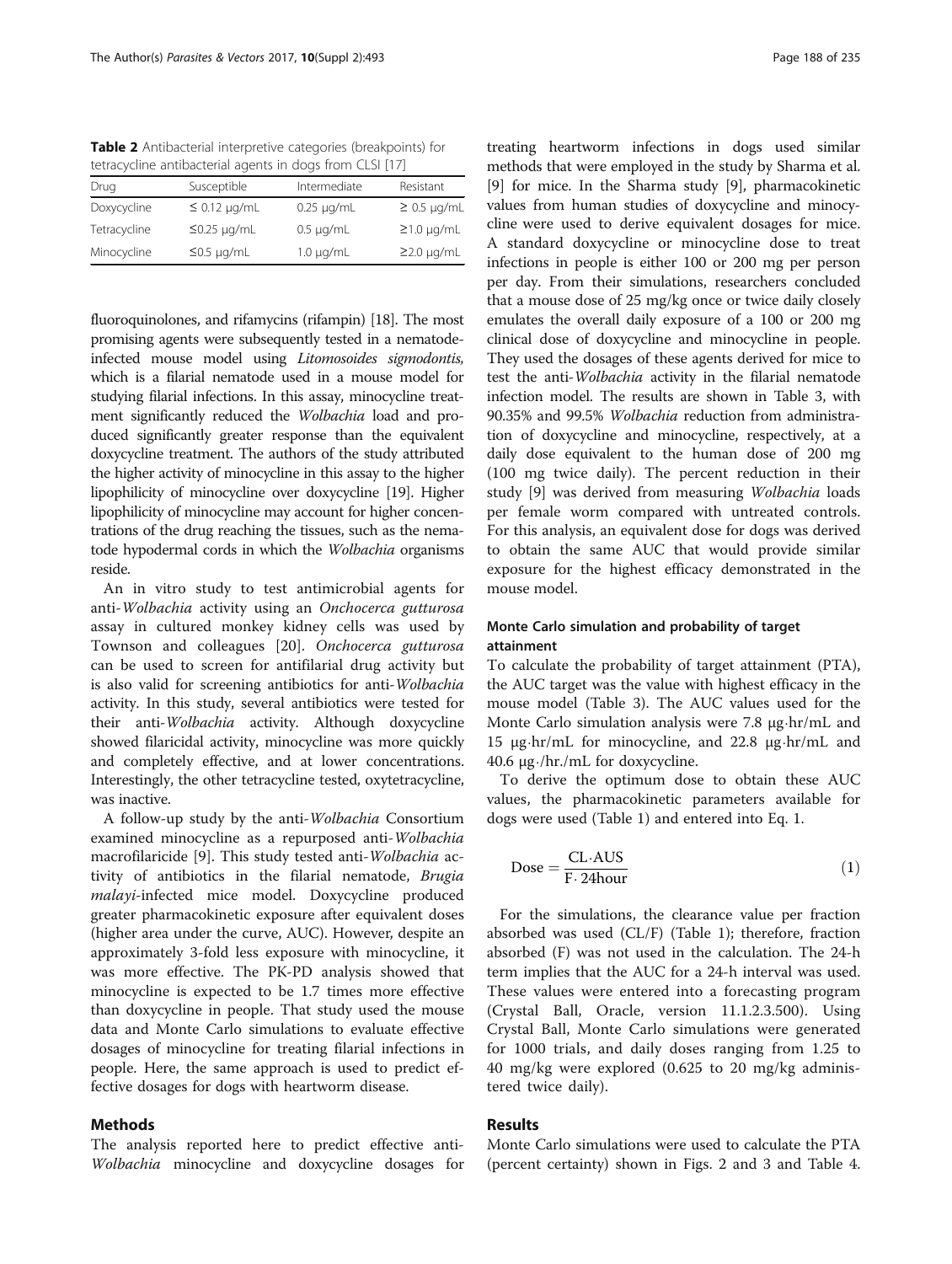|                         | 100 mg dose<br>Human         |             | 200 mg dose<br>Human           |             |  |
|-------------------------|------------------------------|-------------|--------------------------------|-------------|--|
|                         | Doxycycline                  | Minocycline | Doxycycline                    | Minocycline |  |
| <b>AUC</b><br>µg·hr./mL | 28.4                         | 17.7        | 56.9                           | 35.4        |  |
|                         | Mouse 25 mg/kg<br>once daily |             | Mouse 25 mg/kg<br>twice daily* |             |  |
|                         | Doxycycline                  | Minocycline | Doxycycline                    | Minocycline |  |
| <b>AUC</b><br>µg.hr./mL | 22.8                         | 7.8         | 40.6                           | 14.9        |  |
| Wolbachia reduction     | 66.3%                        | 85%         | 90.35%                         | 99.5%       |  |

<span id="page-4-0"></span>Table 3 Doxycycline and minocycline exposure in mice and humans after administration of standard doses in order to produce similar exposure relationships (AUC) in mice

AUC area under the curve for doxycycline or minocycline exposure after standard dosages. <sup>\*</sup>There were no significant changes in the level of Wolbachia depletion when comparing dose escalations between 25 and 80 mg/kg twice daily. Data from Sharma, et al. [[9](#page-6-0)]

Based on this analysis, a 5 mg/kg oral dose twice daily will attain the target for the highest efficacy for doxycycline with >90% certainty. A 3.75 or 5 mg/kg oral dose twice daily for minocycline will attain the target for highest efficacy for minocycline with >90% certainty.

## Monte Carlo simulation interpretation

Based on the Monte Carlo simulations and data presented in Table [4](#page-5-0) and Fig. 2, there is a high probability (>90%) of attaining the highest AUC value associated with efficacy for doxycycline (AUC 40.6 μg⋅hr/mL) with an oral dose of 5 mg/kg twice daily. Based on the same analysis and data presented in Table [4](#page-5-0) and Fig. [3,](#page-5-0) there is a high probability (>90%) of attaining the highest AUC value associated with efficacy for minocycline (AUC 14.9 μg·hr. /mL) with an oral dose of 3.75 to 5 mg/kg twice daily.

## **Discussion**

Based on this analysis there is a high probability of target attainment (PTA) for treating Wolbachia by administering

common oral doses of the tetracyclines used in dogs, doxycycline and minocycline. The target concentrations for this analysis were the AUC values for minocycline and doxycycline that were shown to be effective against Wolbachia in a mouse model. The doses identified for dogs to attain these targets were 3.75–5 mg/kg twice daily oral minocycline or 5 mg/kg twice daily oral doxycycline. Because 5 mg/kg minocycline twice daily is the most commonly recommended clinical dose for other infections in dogs, this would be an appropriate dose to consider for clinical studies in dogs with heartworm disease. For doxycycline, the dose identified to attain the AUC associated with highest efficacy was 5 mg/kg oral twice daily. This dose is lower than the current AHS recommendation for administration of oral doxycycline to dogs with heartworm disease of 10 mg/kg twice daily for 28 days [\(https://www.heartwormsociety.org/\)](https://www.heartwormsociety.org/). Obviously, as seen in Table 3 and Fig. 2, the higher dose of 10 mg/kg twice daily for doxycycline also produces a high certainty of target attainment.

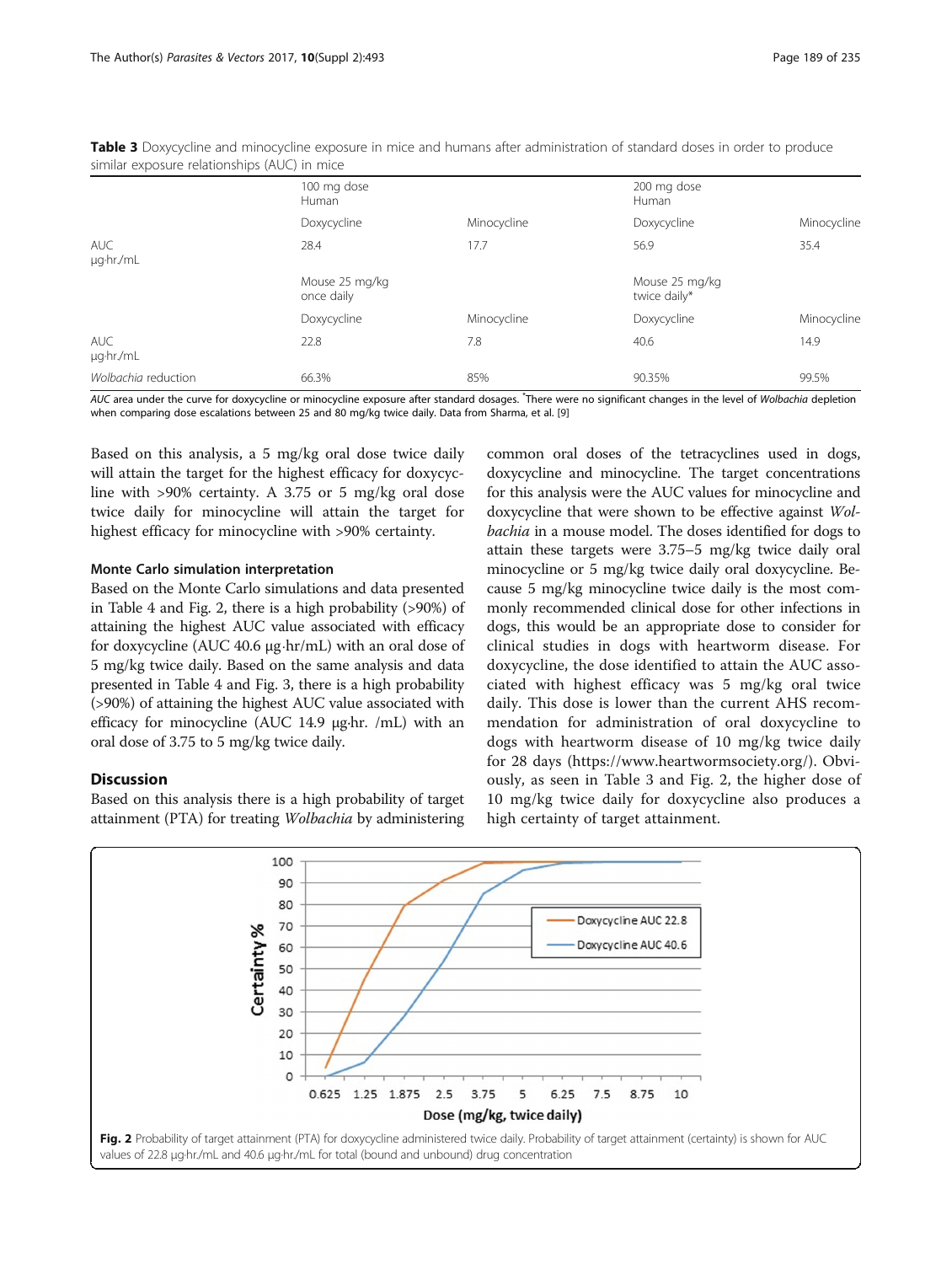<span id="page-5-0"></span>

The Monte Carlo simulations performed used the total drug concentrations (both protein bound and unbound fraction) for these tetracyclines. As shown in Table [1](#page-2-0) there is considerable plasma protein binding for doxycycline (> 90%) and approximately 50% protein binding for minocycline. Because only the unbound fraction of an antibiotic is microbiologically active, high protein binding can significantly reduce the effective exposure. In the studies reported by Sharma et al. [[9\]](#page-6-0), pharmacokinetic parameters and AUC values were calculated for mice used total (bound and unbound) concentrations. Therefore, this analysis for dogs did not account for protein binding. If the AUC is adjusted for free drug, the exposure for doxycycline (free fraction 0.085) would have been much less, and the exposure for minocycline would be reduced by approximately 50% (free fraction 0.50).

This analysis in dogs showed that it may be possible to obtain higher efficacy for treating Wolbachia in dogs with minocycline, despite lower exposure. The study by Sharma and colleagues [\[9](#page-6-0)] showed that minocycline was 1.7-fold more effective than doxycycline in their mouse model, despite a 3-fold lower exposure than doxycycline. Additional analysis by their group and PK-PD analysis showed that the transfer rate constant to the effect site was 24 fold higher for minocycline in comparison to doxycycline.

Sharma and colleagues [[9\]](#page-6-0) analyzed other factors that may explain the higher efficacy for minocycline compared with doxycycline. They performed an analysis of physiochemical properties of doxycycline and minocycline to examine parameters that are associated with permeability across membranes. The lipophilicity (determined by LogP) and number of hydrogen bond donors were superior for minocycline, consistent with higher permeability across membranes. Minocycline also has approximately twice the lipophilicity of doxycycline which is consistent with higher permeability across membranes [\[19](#page-6-0)]. Furthermore, minocycline has a molecular polar surface area (PSA) that is aligned with recommended values for permeable compounds. These properties of minocycline, in addition to lower protein binding (higher free fraction available), may have contributed to the greater anti-Wolbachia activity in their mouse model.

## Conclusion

This analysis suggests that compared to the "gold standard" doxycycline, minocycline has favorable pharmacokinetics, better activity, higher in vitro activity, and higher in vivo efficacy in mice for treating Wolbachia infections. There have been no studies to evaluate efficacy

Table 4 Probability of target attainment (PTA %) for doxycycline and minocycline at doses ranging from 0.625 to 10 mg/kg administered orally every 12 h to dogs

| Drug and AUC<br>Target (µg·hr./<br>mL | Dose (mg/kg, twice daily, oral) |     |       |      |      |       |       |       |      |                 |
|---------------------------------------|---------------------------------|-----|-------|------|------|-------|-------|-------|------|-----------------|
|                                       | 0.625                           | .25 | .875  | 2.5  | 3.75 |       | 6.25  | 7.5   | 8.75 | 10 <sup>°</sup> |
| Doxycycline 22.8                      | 4.1                             | 45  | 79.37 | 91.5 | 99.5 | 99.9  | 100   | 100   | 100  | 100             |
| Doxycycline 40.6                      | 0.08                            | 6.5 | 28    | 53.7 | 85   | 96.1  | 99.63 | 99.84 | 100  | 100             |
| Minocycline 7.8                       | 4                               | 72  | 97.05 | 99.6 | 100  | 100   | 100   | 100   | 100  | 100             |
| Minocycline 15                        | 0                               | 4.6 | 39.3  | 76   | 98.3 | 99.78 | 100   | 100   | 100  | 100             |